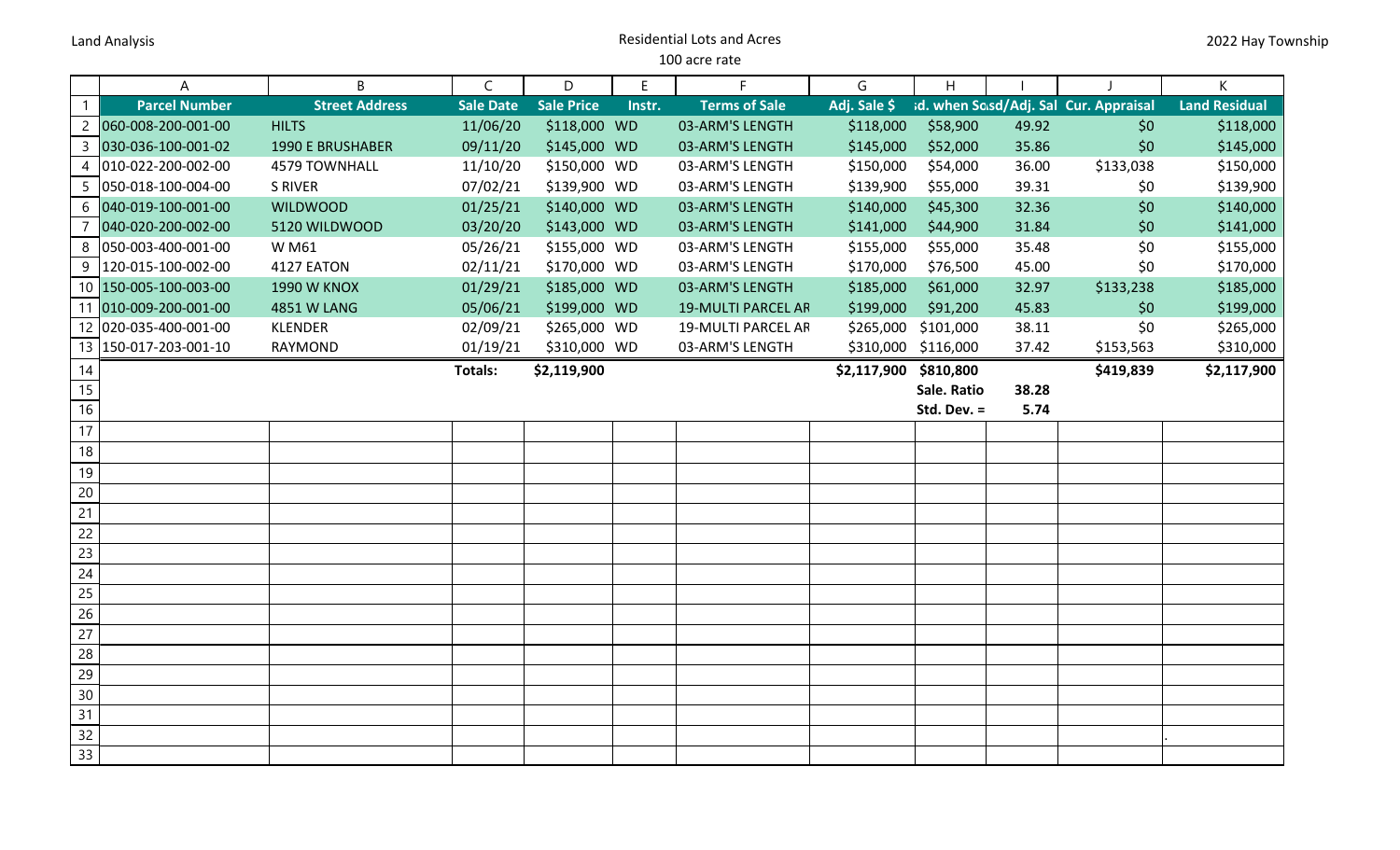## Land Analysis Residential Lots and Acres 100 acre rate

|                |                                                         | M                      | $\mathsf{N}$ | O                  | P                   | Q                                                              | $\mathsf R$                               | S      | T        | U | V                          |
|----------------|---------------------------------------------------------|------------------------|--------------|--------------------|---------------------|----------------------------------------------------------------|-------------------------------------------|--------|----------|---|----------------------------|
| $\mathbf{1}$   | <b>Est. Land Value</b>                                  | <b>Effec. Front</b>    | <b>Depth</b> | <b>Net Acres</b>   | <b>Total Acres</b>  | <b>Dollars/FF</b>                                              | <b>Dollars/Acroollars/SqFActual Front</b> |        |          |   | <b>ECF Area Liber/Page</b> |
| $\overline{2}$ | \$0                                                     | 0.0                    | 0.0          | 58.91              | 58.91               | #DIV/0!                                                        | \$2,003                                   | \$0.05 | 0.00     |   | RES-A 1193/728             |
| $\mathsf{3}$   | \$0                                                     | 0.0                    | 0.0          | 79.00              | 79.00               | #DIV/0!                                                        | \$1,835                                   | \$0.04 | 0.00     |   | M&B 1189/125               |
| $\overline{4}$ | \$133,038                                               | 1,320.0                | 2640.0       | 79.00              | 79.00               | \$114                                                          | \$1,899                                   | \$0.04 | 1,320.00 |   | 010 1194/634               |
| 5              | \$0                                                     | 0.0                    | 0.0          | 80.00              | 80.00               | #DIV/0!                                                        | \$1,749                                   | \$0.04 | 0.00     |   | 4 1215/619                 |
| $6\,$          | \$0                                                     | 0.0                    | 0.0          | 80.00              | 80.00               | #DIV/0!                                                        | \$1,750                                   | \$0.04 | 0.00     |   | 200 1200/704               |
| $\overline{7}$ | \$0                                                     | 0.0                    | 0.0          | 80.00              | 80.00               | #DIV/0!                                                        | \$1,763                                   | \$0.04 | 0.00     |   | 200 1175/898               |
| 8              | \$0                                                     | 0.0                    | 0.0          | 80.00              | 80.00               | #DIV/0!                                                        | \$1,938                                   | \$0.04 | 0.00     |   | 4A 1211/925                |
| $\mathsf g$    | \$0                                                     | 0.0                    | 0.0          | 80.00              | 80.00               | #DIV/0!                                                        | \$2,125                                   | \$0.05 | 0.00     |   | RES A 1202/693             |
| 10             | \$133,238                                               | 1,320.0                | 2805.0       | 85.00              | 85.00               | \$140                                                          | \$2,176                                   | \$0.05 | 1,320.00 |   | 3 1201/182                 |
| 11             | \$0                                                     | 0.0                    | 0.0          | 110.00             | 70.00               | #DIV/0!                                                        | \$1,809                                   | \$0.04 | 0.00     |   | 010 1210/552               |
| 12             | \$0                                                     | 0.0                    | 0.0          | 120.00             | 80.00               | #DIV/0!                                                        | \$2,208                                   | \$0.05 | 0.00     |   | RES 1202/138               |
| 13             | \$153,563                                               | 1,626.0                | 3987.0       | 130.00             | 80.70               | \$191                                                          | \$2,385                                   | \$0.05 | 1,626.00 |   | 3 1200/62                  |
| 14             | \$419,839                                               | 4,266.0                |              | 1,061.91           | 932.61              |                                                                |                                           |        |          |   |                            |
| 15             | Average<br>Average                                      |                        |              | Average            |                     |                                                                |                                           |        |          |   |                            |
| 16             | per FF=>                                                | \$496                  |              | per Net Acre=>     | 1,994.43            | per SqFt=>                                                     |                                           | \$0.05 |          |   |                            |
| 17             |                                                         |                        |              | USED:              | \$2000/acre         |                                                                |                                           |        |          |   |                            |
| 18             |                                                         |                        |              |                    |                     | There were no sales of 100 acre parcels in Hay Township        |                                           |        |          |   |                            |
| 19             |                                                         |                        |              |                    |                     | Used sales of similar sized parcels from within Gladwin County |                                           |        |          |   |                            |
| 20             | Ш                                                       |                        |              |                    |                     |                                                                |                                           |        |          |   |                            |
| 21             | Acreage Table 'A'                                       |                        |              |                    |                     |                                                                | ×                                         |        |          |   |                            |
| 22             | Description:                                            | <b>SECTION ACREAGE</b> |              |                    |                     |                                                                |                                           |        |          |   |                            |
| 23             | <b>Estimated Land Values</b>                            |                        |              |                    |                     |                                                                |                                           |        |          |   |                            |
| 24             | Enter the Estimated Land Value for each of these sizes. |                        |              |                    |                     |                                                                |                                           |        |          |   |                            |
| 25             | 1 Acre:                                                 | 3 Acre:<br>3,000       |              | 9,000<br>10 Acre:  | 30 Acre:<br>28,000  | 75,000                                                         |                                           |        |          |   |                            |
| 26             |                                                         |                        |              |                    |                     |                                                                |                                           |        |          |   |                            |
| 27             | 1.5 Acre:                                               | 4,500<br>4 Acre:       |              | 12,000<br>15 Acre: | 40 Acre:<br>42,000  | 100,000                                                        |                                           |        |          |   |                            |
| 28             | 2 Acre:                                                 | 5 Acre:<br>6,000       |              | 20 Acre:<br>15,000 | 50 Acre:<br>56,000  | 125,000                                                        |                                           |        |          |   |                            |
| 29             | 2.5 Acre:                                               | 7 Acre:<br>7,500       |              | 25 Acre:<br>21,000 | 100 Acre:<br>70,000 | 200,000                                                        |                                           |        |          |   |                            |
| 30             |                                                         |                        |              |                    |                     |                                                                |                                           |        |          |   |                            |
| 31             |                                                         |                        |              |                    |                     | Close                                                          |                                           |        |          |   |                            |
| 32             |                                                         |                        |              |                    |                     |                                                                |                                           |        |          |   |                            |
| 33             |                                                         |                        |              |                    |                     |                                                                |                                           |        |          |   |                            |